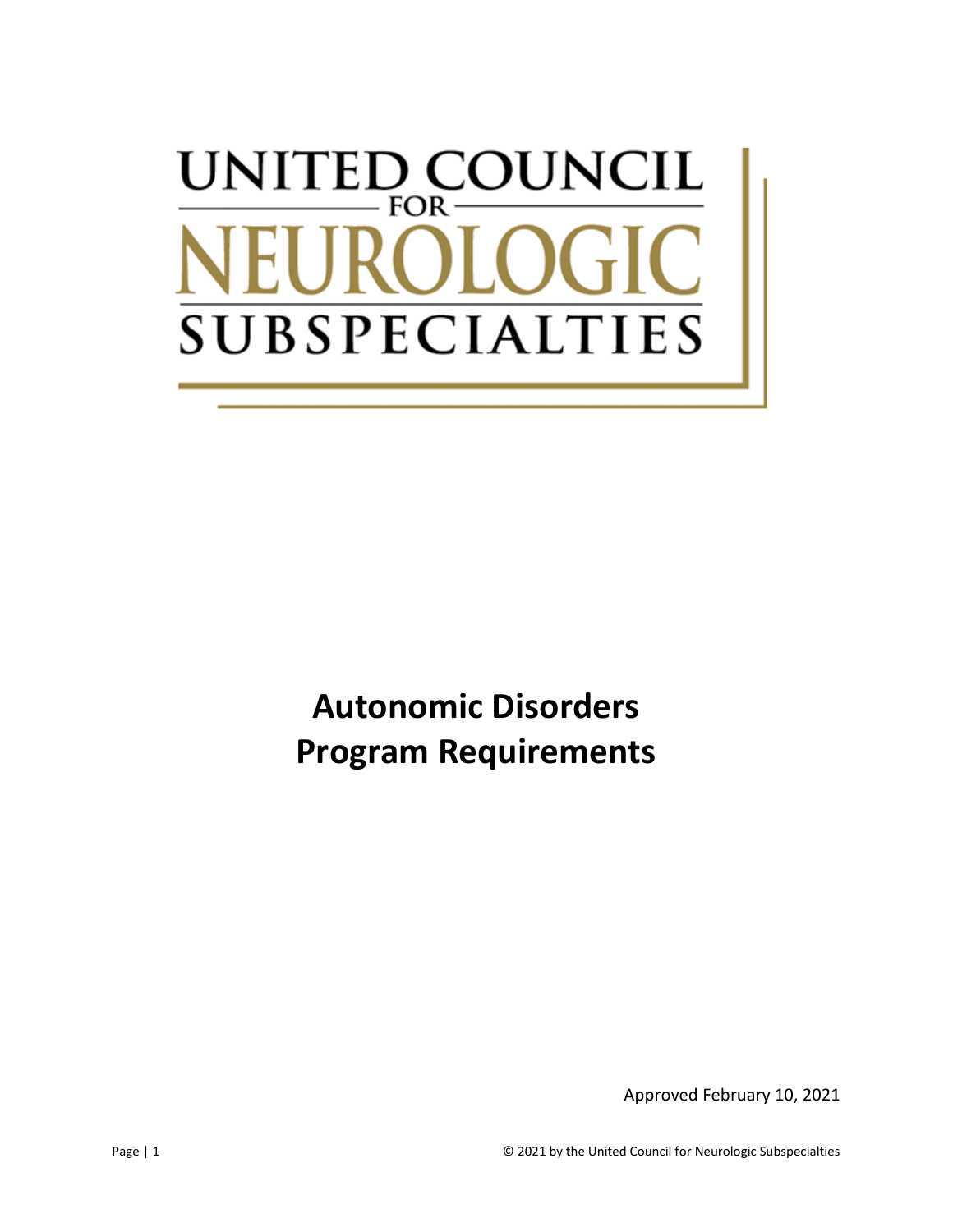#### **Autonomic Disorders Program Requirements**

The common program requirements are standards required of accredited programs in all UCNS subspecialties. They are shown in **bold** typeface below. Requirements in regular typeface are defined by each subspecialty.

#### **I. Introduction**

A. Autonomic Disorders is a medical subspecialty defined by competency in: 1) understanding the health and disease of the autonomic nervous system (ANS), 2) performance and interpretation of clinical and laboratory evaluation of the ANS, and 3) diagnosis and care of those who suffer from autonomic dysfunctions. Autonomic dysfunctions may present as primary or secondary dysfunction of the ANS, and patients with dysautonomia may present for care to multiple specialty care areas including, but not limited to, primary care, general internal medicine, cardiology, endocrinology, gastroenterology, urology, and general neurology. Clinical autonomic disorder specialists may themselves be cardiologists, neurologists, endocrinologists, gastroenterologists, or nephrologists and provide consultation to these service areas or deliver all levels of care commensurate with their training.

## **B. Purpose of the Training Program**

- **1. The purpose of the training program is to prepare the physician for independent practice in** Autonomic Disorders. **This training must be based on supervised clinical work with increasing patient care responsibilities and transition to independent practice over the course of the training program.**
- **2. The program must require its fellows to obtain competencies in the six core competency areas defined by the Accreditation Council for Graduate Medical Education (ACGME). It is the responsibility of the program to provide precise definitions of specific knowledge, skills, and behaviors, as well as educational opportunities in which the fellow must demonstrate competence in those areas. The program's curricular goals and objectives must correlate to the appropriate ACGME Core Competencies and global learning objectives.**
- 3. Autonomic Disorders programs provide an organized post-residency educational experience for physicians already trained in a core discipline such as cardiology, internal medicine or neurology who wish to seek additional competence in Autonomic Disorders.

## **II. Institutional Support**

**There are three types of institutions that may comprise a program: 1) the sponsoring institution, which assumes ultimate responsibility for the program and is required of all programs, 2) the primary institution, which is the primary clinical training site and may or may not be the sponsoring institution, and 3) the participating institution, which provides required experience that cannot be obtained at the primary or sponsoring institutions.** The institutions that sponsor and participate in fellowship training of Autonomic Disorders must be committed to excellence in both medical education and patient care.

## **A. Sponsoring Institution**

**1. The sponsoring institution must be accredited by the ACGME or Canadian Excellence in Residency Accreditation (CanERA), formerly the Royal College of**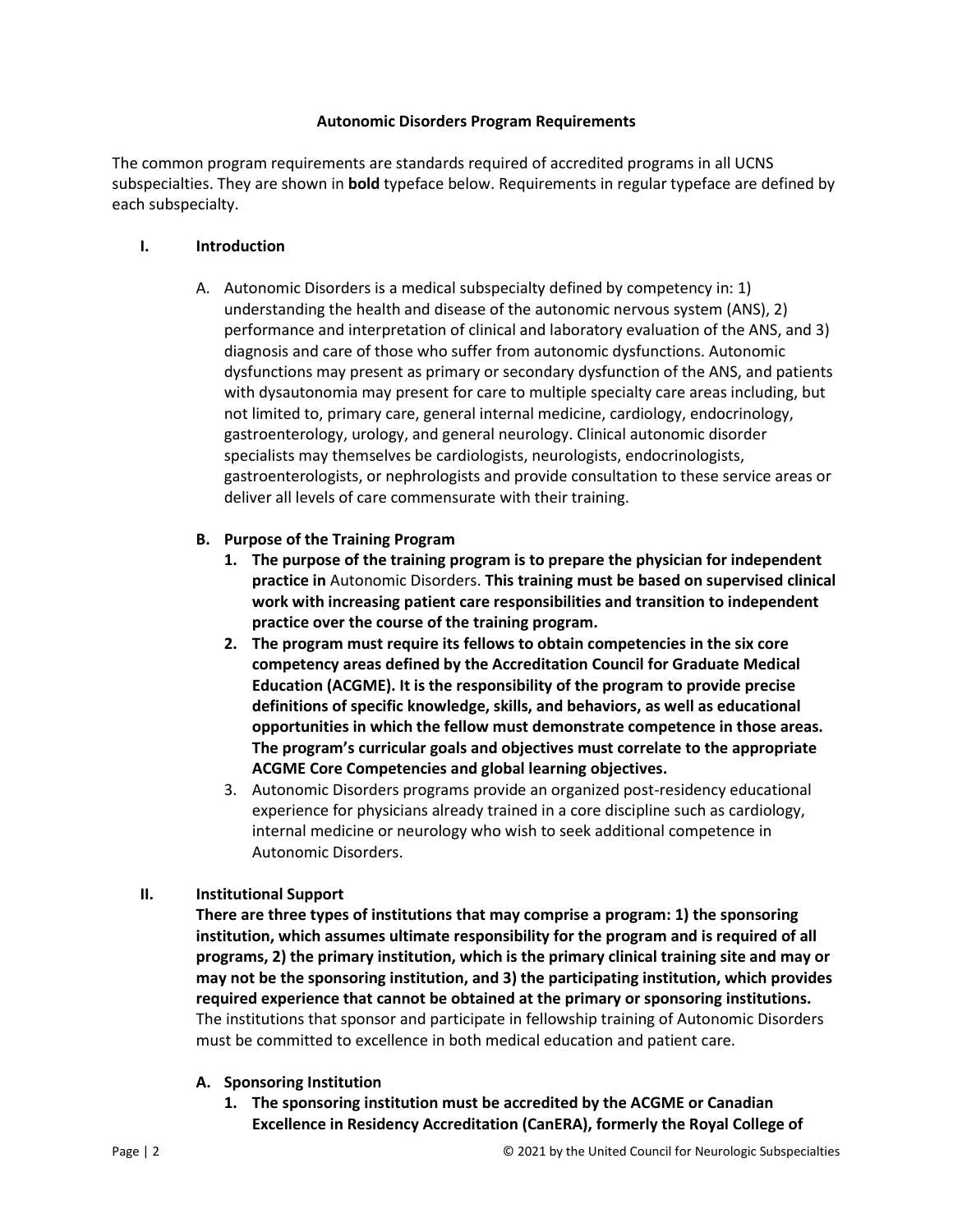**Physicians and Surgeons of Canada (RCPSC) and meet the current ACGME Institutional Requirements or CanERA General Standards of Accreditation for Institutions with Residency Programs. This responsibility extends to fellow assignments at all primary and participating institutions. The sponsoring institution must be appropriately organized for the conduct of graduate medical education (GME) in a scholarly environment and must be committed to excellence in both medical education and patient care.**

- **2. A letter demonstrating the sponsoring institution's responsibility for the program must be submitted. The letter must:**
	- **a. confirm sponsorship and oversight of the training program's GME activities,**
	- **b. state the sponsoring institution's commitment to training and education, which includes the resources provided by the sponsoring institution, the primary institution, and/or the departments that support the program director's fulfillment of his or her duties as described in these program requirements, and**
	- **c. be signed by the designated institution official of the institution as defined by ACGME or postgraduate dean as defined by CanERA.**
- **3. Institutional support and oversight are further demonstrated by the required designated institution official/postgraduate dean signature on all program accreditation and reaccreditation applications and annual report submissions.**
- **B. Primary Institution**
	- **1. Assignments at the primary institution must be of sufficient duration to ensure a quality educational experience and must provide sufficient opportunity for continuity of care. The primary institution must demonstrate the ability to promote the overall program goals and support educational and peer activities.**
	- **2. A letter from the appropriate department chair(s) at the primary institution must be submitted. The letter must:**
		- **a. confirm the relationship of the primary institution to the program,**
		- **b. state the primary institution's commitment to training and education, and**
		- **c. list specific activities that will be undertaken, supported, and supervised at the primary institution.**
- **C. Participating Institutions**
	- **1. Assignments to participating institutions must be based on a clear educational rationale, must have clearly stated learning objectives and activities, and should provide resources not otherwise available to the program. When multiple participating institutions are used, there should be assurance of the continuity of the educational experience.**
	- **2. Assignments at participating institutions must be of sufficient duration to ensure a quality educational experience and should provide sufficient opportunity for continuity of care. All participating institutions must demonstrate the ability to promote the overall program goals and support educational and peer activities.**
	- **3. If a participating institution is used, a participating institution letter must be submitted. The letter must:**
		- **a. confirm the relationship of the participating institution to the program,**
		- **b. state the participating institution's commitment to training and education,**
		- **c. list specific activities that will be undertaken, supported, and supervised at the participating institution, and**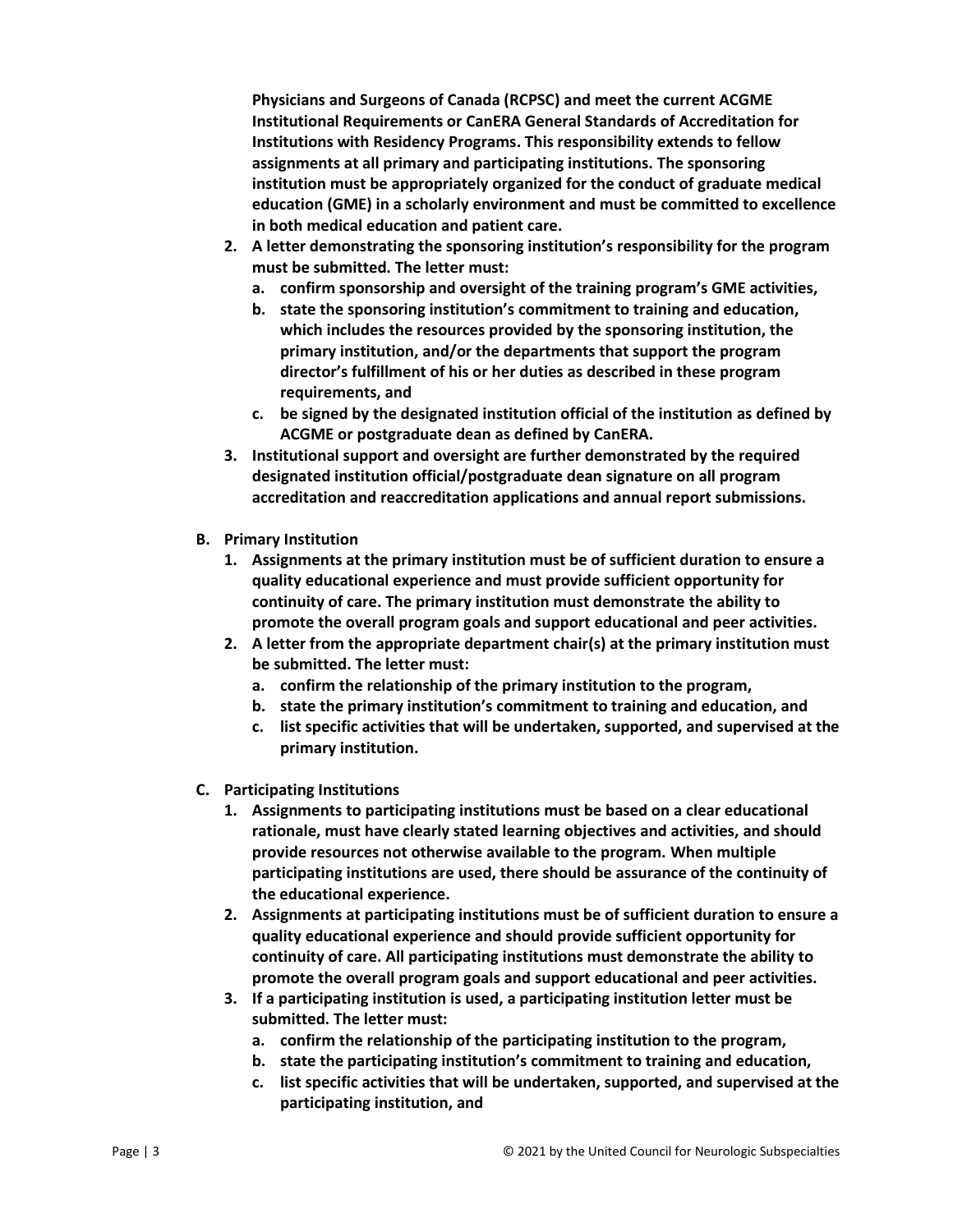- **d. be signed by the appropriate official, e.g., department chair or medical director, of the participating institution.**
- 4. Participation by any institution providing more than one month of training in Autonomic Disorders must be approved by UCNS.

# **III. Facilities and Resources**

- **A. Each program must demonstrate that it possesses the facilities and resources necessary to support a quality educational experience.**
	- **1. Additional professional, technical, and administrative personnel must be provided to adequately support the fellowship training program in attaining its educational and administrative goals.**
	- **2. In programs not situated in a department of neurology, evidence must be provided that demonstrates fellows have access to neurological services** for patients with Autonomic Disorders.
	- 3. Fellowship training in Autonomic Disorders must be affiliated with a core-area discipline, as defined in I.B.1., with a full range of patient services.
	- 4. The program must be able to provide full-spectrum testing of the ANS, as specified in the *Autonomic Disorders Core Curriculum* II.A. and II. B. and:
		- a. at least two tests of cardiovascular sympathetic function,
		- b. at least two tests of parasympathetic function, and
		- c. at least one test of sudomotor function.
	- 5. Adequate meeting rooms, classrooms, and research space to support service, teaching, research, and educational activities must be available.
	- 6. The Autonomic Disorders program must be integrated into a full-service clinical program providing evaluation of patients with many types of disorders.

The Autonomic Disorders program must provide the fellow with a sufficient variety and volume of patients with Autonomic Disorders both in the clinical and laboratory during the training period to guarantee an educational experience with adequate exposure to the major categories of autonomic disorders.

## **IV. Faculty**

**The faculty of accredited programs consists of: 1) the program director, 2) core faculty, and 3) other faculty. Core faculty are physicians who oversee clinical training in the subspecialty. The program director is considered a core faculty member when determining the fellow complement. Other faculty are physicians and other professionals determined by the Subspecialty to be necessary to deliver the program curriculum. The program director and faculty are responsible for the general administration of the program and for the establishment and maintenance of a stable educational environment. Adequate durations of appointments for the program director and core faculty members are essential for maintaining such an environment. The duration of appointment for the program director must provide for continuity of leadership.**

- **A. Program Director Qualifications**
	- **1. There must be a single program director responsible for the program. The person designated with this authority is accountable for the operation of the program and he or she should be a member of the faculty or medical staff of the primary institution.**
	- **2. The program director must:**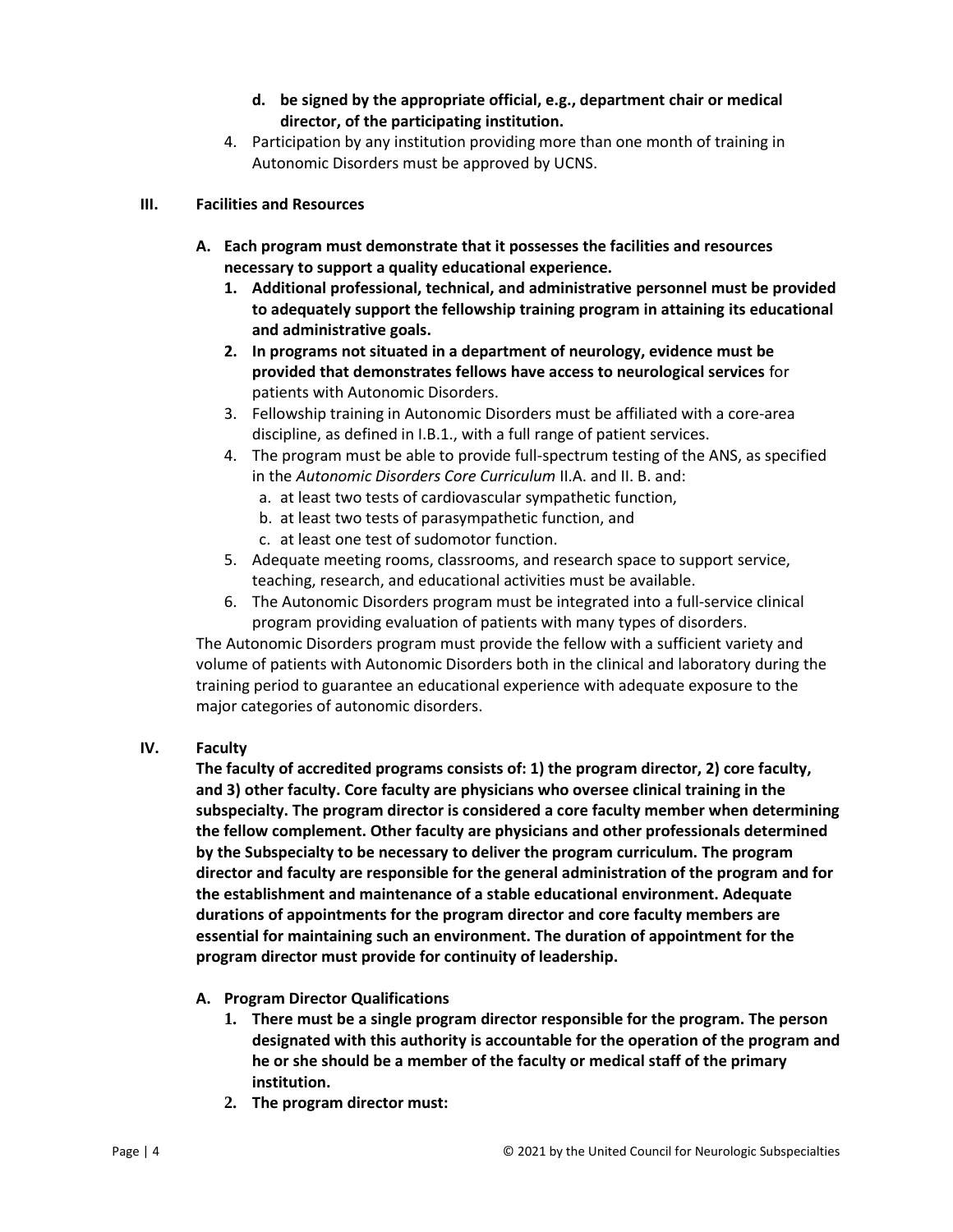- **a. possess requisite specialty expertise as well as documented educational and administrative abilities and experience in his or her field,**
- **b. be certified by the American Board of Medical Specialties (ABMS), RCPSC,** American Osteopathic Association (AOA) **or College of Family Physicians of Canada (CFPC) in** neurology, child neurology, cardiology, or internal medicine**,**
- **c. possess a current, valid, unrestricted, and unqualified license to practice medicine in the state or province of the program,**
- **d. be certified, and maintain certification, in** Autonomic Disorders **by the UCNS**
	- **i. New programs without a certified program director may apply for accreditation, as long as the application contains an attestation that the program director will become certified at the next available opportunity, which includes certification through the UCNS faculty diplomate pathway. The attestation must contain a statement that the program understands that should the program director fail to achieve certification, the program must immediately submit a program change request appointing an appropriately qualified program director.**
- e. The program director must devote sufficient time to the program to ensure achievement of the educational goals and objectives.
- f. The program director must be an experienced, active clinician.

# **B. Program Director Responsibilities**

- **1.** The program director's ultimate responsibility is the successful conduct of the fellowship program. **The program director must:**
	- **a. oversee and organize the activities of the educational program in all institutions participating in the program including selecting and supervising the faculty and other program personnel at each institution, and monitoring appropriate fellow supervision and evaluation at all institutions used by the program,**
	- **b. prepare accurate statistical and narrative descriptions of the program as requested by the UCNS as well as update the program and fellow records annually,**
	- **c. ensure the implementation of fair policies and procedures, as established by the sponsoring institution, to address fellow grievances and due process in compliance with ACGME's or CanERA's the institutional requirements,**
	- **d. monitor fellow stress, including mental or emotional conditions inhibiting performance or learning, and drug- or alcohol-related dysfunction,**
	- **e. obtain prior approval of the UCNS for changes in the program that may significantly alter the educational experience of the fellows. Upon review of a proposal for a program change, the UCNS may determine that additional oversight or a site visit is necessary. Examples of changes that must be reported include:**
		- **1) change in the program director,**
		- **2) the addition or deletion of sponsoring, primary, or participating institution(s),**
		- **3) change in the number of approved fellows, and**
		- **4) change in the format of the educational program**
	- f. ensure that adequate resources, faculty support, and a stable educational environment are present that ensure the proper education of the Autonomic Disorder fellow, including, but not limited to, provision of conferences, educational didactic programs, and other educational activities of the program,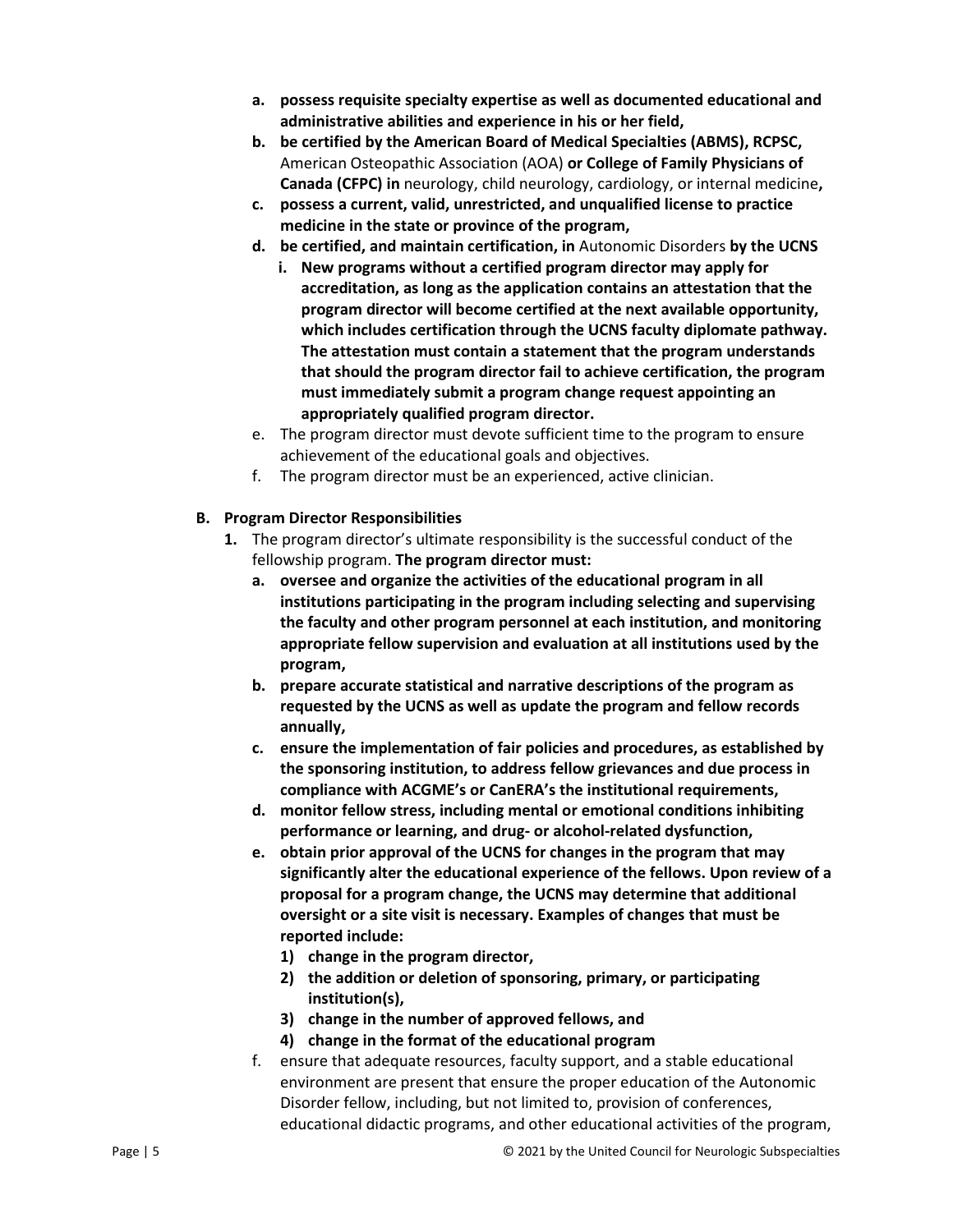- g. make certain that fellows adequately meet expectations of professional conduct, educational goals, and other responsibilities as specified in this document,
- h. oversee the recruitment and appointment process for applicants, including compliance with appropriate credentialing policies and procedures,
- i. monitor the progress of each Autonomic Disorder fellow, including the maintenance of training record that documents completion of all required components of the program, as well as the evaluations of performance by supervisors and teachers, and
- j. maintain all training records, including those related to appointment, departmental process regarding due process, sickness and other leaves, call responsibilities, and vacation time.
- **C. Core Faculty Qualifications**
	- **1. Each core faculty member must:** 
		- **a. possess requisite specialty expertise as well as documented educational and administrative abilities and experience in his or her field,**
		- **b. be currently certified by the ABMS, RCPSC,** AOA, **or CFPC in** neurology, child neurology, cardiology, or internal medicine **by ABMS or RCPSC,**
		- **c. possess a current, valid, unrestricted, and unqualified license to practice medicine in the state or province of the program, and**
		- **d. be appointed in good standing to the faculty of an institution participating in the program.**
	- **2. The core faculty must include at least one neurologist. The neurologist may also be the program director.**
- **D. Core Faculty Responsibilities**
	- **1. There must be a sufficient number of core faculty members with documented qualifications at each institution participating in the program to instruct and adequately supervise all fellows in the program.**
	- **2. Core faculty members must:**
		- **a. devote sufficient time to the educational program to fulfill their supervisory and teaching responsibilities,**
		- **b. evaluate the fellows they supervise in a timely manner,**
		- **c. demonstrate a strong interest in the education of fellows, demonstrate competence in both clinical care and teaching abilities, support the goals and objectives of the educational program, and demonstrate commitment to their own continuing medical education by participating in scholarly activities,**
		- d. review periodic written evaluation of the faculty member by the fellow(s) and discuss the evaluation with the program director, and
		- e. assist the program director, as requested and feasible, in preparing timely, accurate program information forms and related materials in preparation for review.
- E. Other Faculty
	- 1. Non-physician faculty must be appropriately credentialed in their field and possess appropriate institutional appointments.
	- 2. Other program personnel must include:
		- a. The supervisor and technologists (at least one person) involved in autonomic laboratory testing will play a major role in the technical and laboratory training of the fellow. Staff should have appropriate experience and qualifications as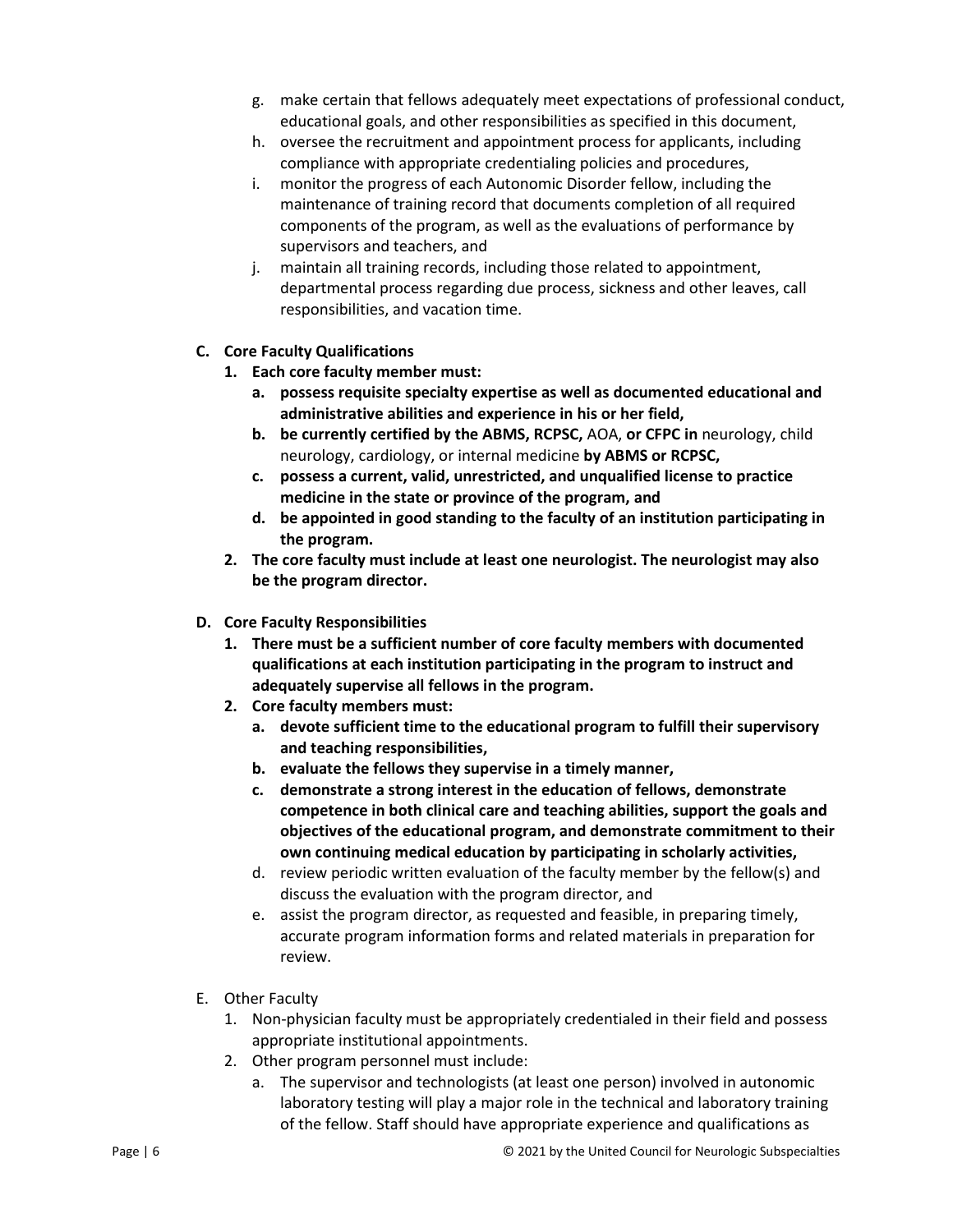determined by the laboratory director, who collaborates closely with the program director (if these are not the same person). Staff job description must include the teaching of other technical staff and teaching and training of residents and fellows. Staff must be encouraged to participate in research and support projects headed up by the fellows.

- b. Nurse practitioners and registered nurses, to the extent utilized by the program in seeing patients, must also share their experience with fellows, particularly in the practical issues encountered by patients with Autonomic Disorders, and in optimal methods of patient education.
- c. Practice managers and billing staff must spend scheduled time in educating fellows on the requirements of billing and accurate CPT and ICD-9 code utilization, including feedback to fellows regarding the accuracy of their coding and billing practices. Cost-revenue information should also be shared.

# **V. Fellow Appointment**

- **A. Duration of Training**
	- **1. Fellowship programs must be no less than** 12 months of clearly identifiable training**, the entirety of which must be spent in patient-oriented** Autonomic Disorders **education. At least 80% of the fellow's time must be spent in supervised training activities in the practice of** Autonomic Disorders**, including didactic and clinical education specific to the subspecialty, electives, and scholarly activities.**
	- **2. Flexible Fellowships**
		- **a. Programs may offer flexible fellowships for a variety of reasons, including, but not limited to: combined clinical/research fellowships or to allow fellows opportunities for work/life balance. Programs that combine clinical and research training (clinician-scientist fellowship program) may be up to 36 months in duration for a one-year program and 48 months for a two-year program. At least** 12 **full months of this extended-program period must be spent in patient-oriented** Autonomic Disorders **clinical, educational, and scholarly activity, the distribution of which across this extended period is at the program's discretion.**
	- 3. Training in Autonomic Disorders that occurred during residency training will not be counted toward fellowship.
	- 4. The required program duration must be disclosed to the fellow prior to the fellow entering the program.
- **B. Fellow Eligibility**
	- **1. The fellow must possess a current valid and unrestricted license to practice medicine in the United States or its territories Canada.**
	- **2. The fellow must be a graduate of a residency program in** adult neurology, child neurology, cardiology, or internal medicine that is **accredited by the ACGME, RCPSC, or CanERA.**
	- **3. The fellow must be board certified or eligible for certification by the ABMS, RCPSC,** AOA, **or CFPC in** neurology child neurology, cardiology, child neurology, or internal medicine**.**
- **C. Fellow Complement**

**The fellow complement is the number of fellows allowed to be enrolled in the program at any time, e.g., across all training years.**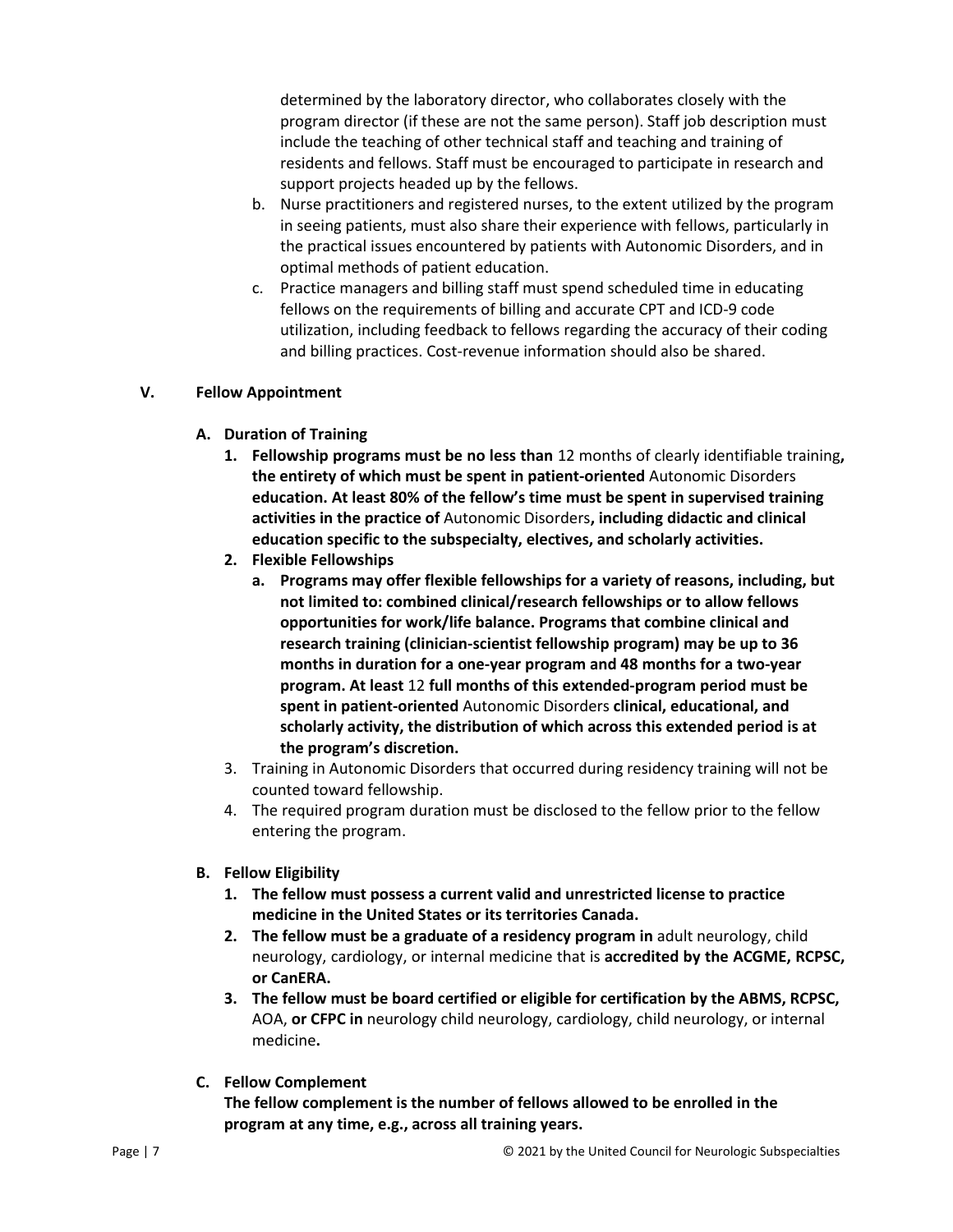- **1. There must be at least** 2 **core faculty members for every** 1 **fellow.**
- **D. Appointment of Fellows and Other Students**
	- **1. The appointment of fellows who do not meet the eligibility criteria above must not dilute or detract from the educational opportunities of regularly appointed**  Autonomic Disorders **fellows. Programs must include these fellows in all reports submitted to UCNS to demonstrate compliance with the approved fellow complement. Fellows who are enrolled without meeting the eligibility criteria must be notified that they may not apply for UCNS certification examinations as graduates of an accredited program.**
- **VI. Educational Program**
	- **A. Role of the Program Director and Faculty**
		- **1. The program director, with assistance of the faculty, is responsible for developing and implementing the academic and clinical program of fellow education by:**
			- **a. preparing a written statement to be distributed to fellows and faculty and reviewed with fellows prior to assignment, which outlines the educational goals and objectives of the program with respect to the knowledge, skills, and other attributes to be demonstrated by fellows for the entire fellowship and on each major assignment and each level of the program,**
			- **b. preparing and implementing a comprehensive, well-organized, and effective curriculum, both academic and clinical, which includes the presentation of core specialty knowledge supplemented by the addition of current information, and**
			- **c. providing fellows with direct experience in progressive responsibility for patient management.**
	- **B. Competencies**
		- **1. A fellowship program must require that its fellows obtain competence in the AGCME Core Competencies to the level expected of a new practitioner in the subspecialty. Programs must define the specific and unique learning objectives in the area including the knowledge, skills, and behaviors required and provide educational experiences as needed in order for their fellows to demonstrate the core competencies.**
		- **2. The program must use the ACGME Core Competencies to develop competencybased goals and objectives for all educational experiences during the period of fellowship training in** Autonomic Disorders**.**
		- 3. Programs must be structured so that fellows are involved in the study of Autonomic Disorders throughout the year. The educational program must include didactic instruction and practical experience in the content areas defined by the *Autonomic Disorders Core Curriculum.* A brief summary of the areas of required competencies include:
			- a. Knowledge of advanced anatomy, physiology, pathophysiology, biochemistry, and pharmacology of the ANS and drugs affecting the ANS.
			- b. Expertise in clinical and laboratory diagnosis of the full spectrum of central and peripheral ANS disorders.
			- c. Expertise in non-pharmacological and pharmacological management of ANS disorders.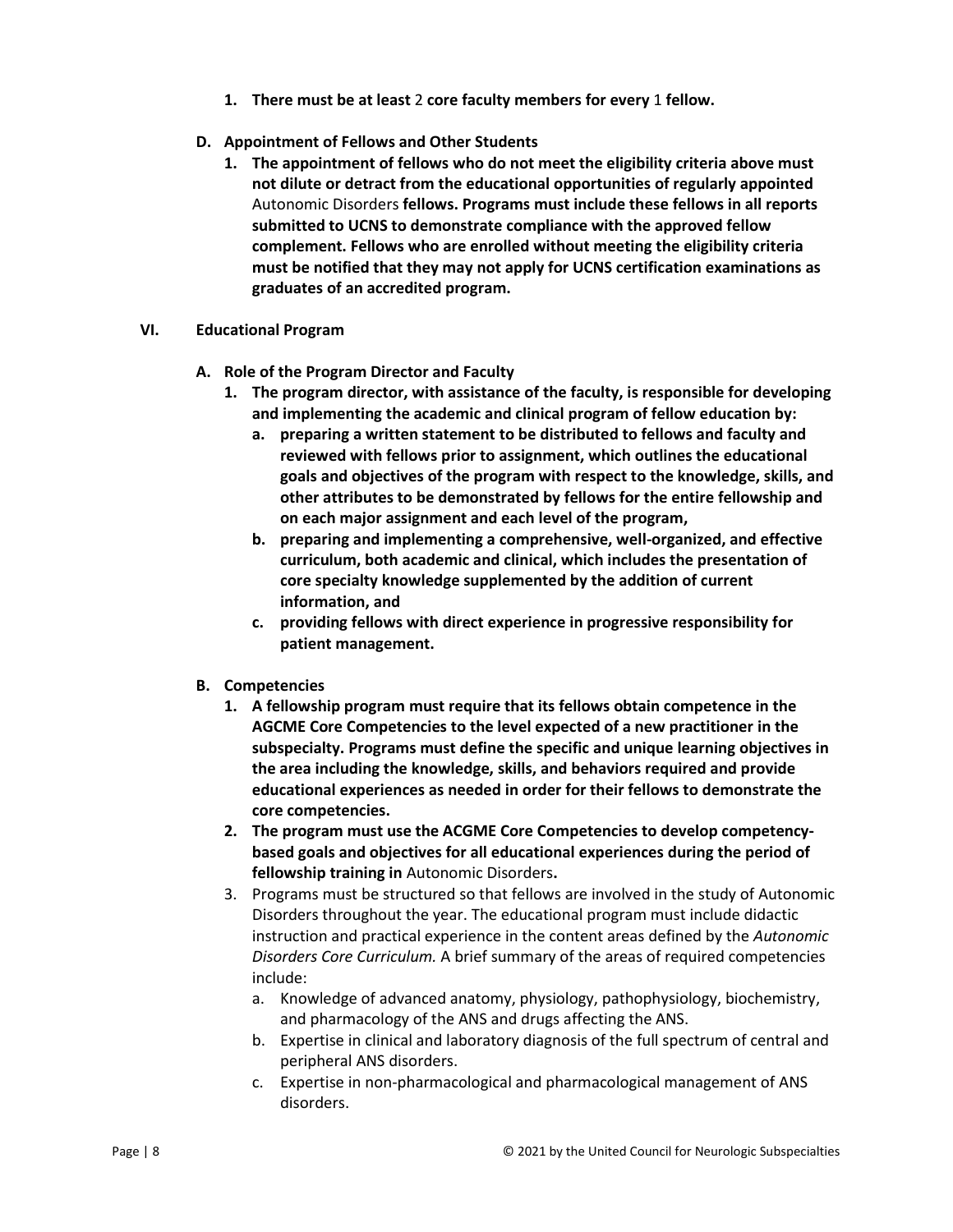- **C. Didactic Components**
	- **1. The program must include structured, fellow-specific educational experiences such as rounds, conferences, case presentations, lectures, and seminars that complement the clinical and self-directed educational opportunities. Together, various educational experiences must facilitate the fellow's mastery of the core content areas and foster the competencies as described above.**
	- 2. Programs must emphasize:
		- a. the scientific rationale for evaluation and treatment of disease of the ANS,
		- b. hands-on experience in the performance of autonomic testing,
		- c. opportunity for clinical evaluation and management of patients with autonomic symptoms, and
		- d. all the core elements of the *Autonomic Disorders Core Curriculum* must be addressed.
	- 3. Upon completion of the program, the participant should have acquired the following fund of knowledge and skills:
		- a. anatomical organization of the central autonomic control centers, the parasympathetic, sympathetic and enteric nervous systems, and visceral afferents,
		- b. basics of cardiovascular, respiratory, gastrointestinal, pupillary, sudomotor, and other autonomic reflexes,
		- c. basis of autonomic neurotransmission, including neurotransmitter synthesis, distribution, and release mechanisms, receptor subtypes, effects on their target organs,
		- d. autonomic pharmacology, including pharmacokinetics and pharmacodynamics of drugs affecting the ANS,
		- e. clinical and laboratory diagnosis of central and peripheral disorders of autonomic function, including neurodegenerative disorders associated with generalized autonomic failure, peripheral autonomic neuropathies, focal or target-specific autonomic syndromes, and effects of drugs,
		- f. indications, techniques, and limitations of noninvasive recordings of arterial pressure, heart rate and sudomotor output, including theoretical and practical knowledge of the equipment used to obtain those recordings,
		- g. performance, supervision, and interpretation of tests of: orthostatic tolerance (heart rate and blood pressure responses to standing or passive head-up tilt); cardiovagal function (including heart rate response to deep breathing); Valsalva maneuver; and sudomotor function,
		- h. interpretation of the results of the humoral, microneurography, and power spectral analysis evaluation of autonomic function,
		- i. interpretation of tests of pupillary function, gastrointestinal motility, urodynamics, penile erection, and thermography,
		- j. expertise in nonpharmacological and pharmacological management of orthostatic intolerance syndromes (including orthostatic hypotension, syncope, and postural tachycardia), gastrointestinal dysmotility, neurogenic bladder, and sudomotor disorders, and
		- k. knowledge of the complex pathophysiological mechanisms involved in neuropathic pain syndromes (including complex regional pain syndromes), and application and limitations of autonomic testing to help determine the contribution of sympathetic outflow to pain and to vasomotor and sudomotor components of the syndrome.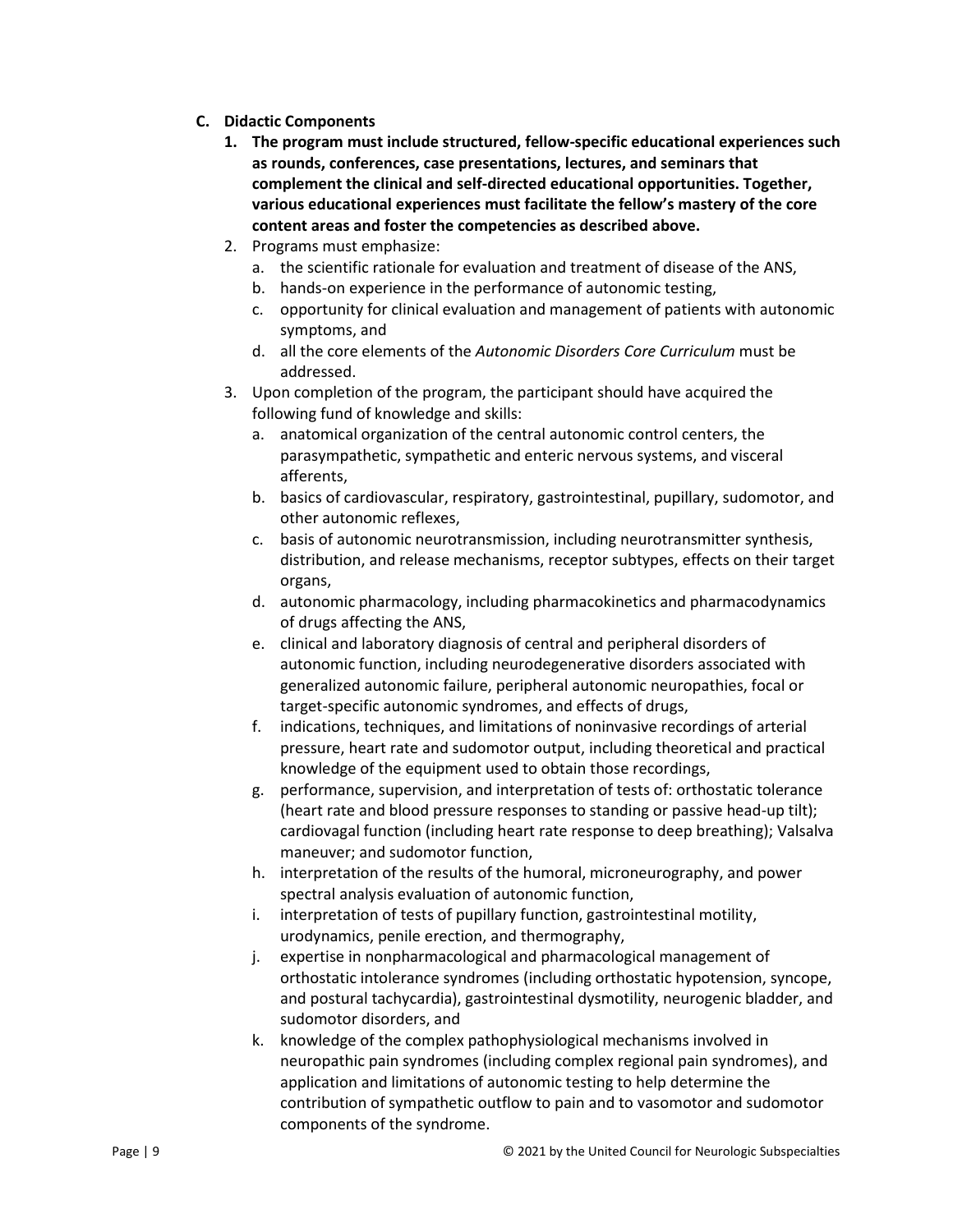- **D. Clinical Components**
	- **1. The fellow's clinical experience must be spent in supervised activities related to the care of patients with** dysautonomias or related conditions**. Clinical experiences may include all training relevant to** Autonomic Disorders, **including lectures and individual didactic experiences and journal clubs emphasizing clinical matters.**
	- 2. Patient care responsibilities must ensure a balance between patient care and education that achieves for the fellow an optimal educational experience consistent with the best medical care. Patient care responsibilities should include inpatient, outpatient, consultation, and clinical laboratory experiences.
	- 3. Fellows must have instruction and practical experience in obtaining an orderly and detailed history of autonomic symptoms from the patient, in conducting a thorough autonomic and neurological examination, and in organizing and recording data. The training must include the indications for, and limitations of, clinical autonomic tests and their interpretation. Fellows must learn the basic principles of pharmacologic and non-pharmacologic management of Autonomic Disorders.
	- 4. Fellows must be exposed to, and assume, supervised clinical management for at least 100 new patients with complaints related to the ANS. Face-to-face mentorship by the faculty is expected at the time of the initial patient encounter. The range of the patients must include a variety of acute and chronic dysautonomias presented in both outpatients and inpatient settings.
		- a. Fellows must maintain an ongoing log of new patients seen, listed according to diagnosis.
	- 5. The fellow must participate in performance and interpretation of clinical autonomic laboratory testing of at least 100 patients (types of tests specified in the *Autonomic Disorders Core Curriculum*).
	- 6. Competence must be demonstrated in the following areas:
		- a. knowledge,
		- b. tests and test interpretation,
		- c. treatment and evidence-based practice, and
		- d. disease management and long-term care of chronic patients.
- **E. Scholarly Activities**
	- **1. The responsibility for establishing and maintaining an environment of inquiry and scholarship rests with the faculty. Both faculty and fellows must participate actively in some form of scholarly activity. Scholarship is defined as activities unrelated to the specific care of patients, which includes scholarship pertaining to research, writing review papers, giving research-based lectures and participating in research-oriented journal clubs.**
	- **2. There must be adequate resources for scholarly activities for faculty and fellows.**
	- 3. The program must provide a scholarly environment related to Autonomic Disorders as evidenced by participation in a spectrum of professional activities within the institution as well as within local, state, and national associations.
	- 4. Fellows must be trained to evaluate and critique clinical research. Coursework or lectures on research methodology is recommended.
- **F. Fellow Supervision, Clinical Experience and Education, and Well-Being Providing fellows with a sound academic and clinical education must be carefully planned and balanced with concerns for patient safety and fellow well-being. Each program must ensure that the learning objectives of the program are not**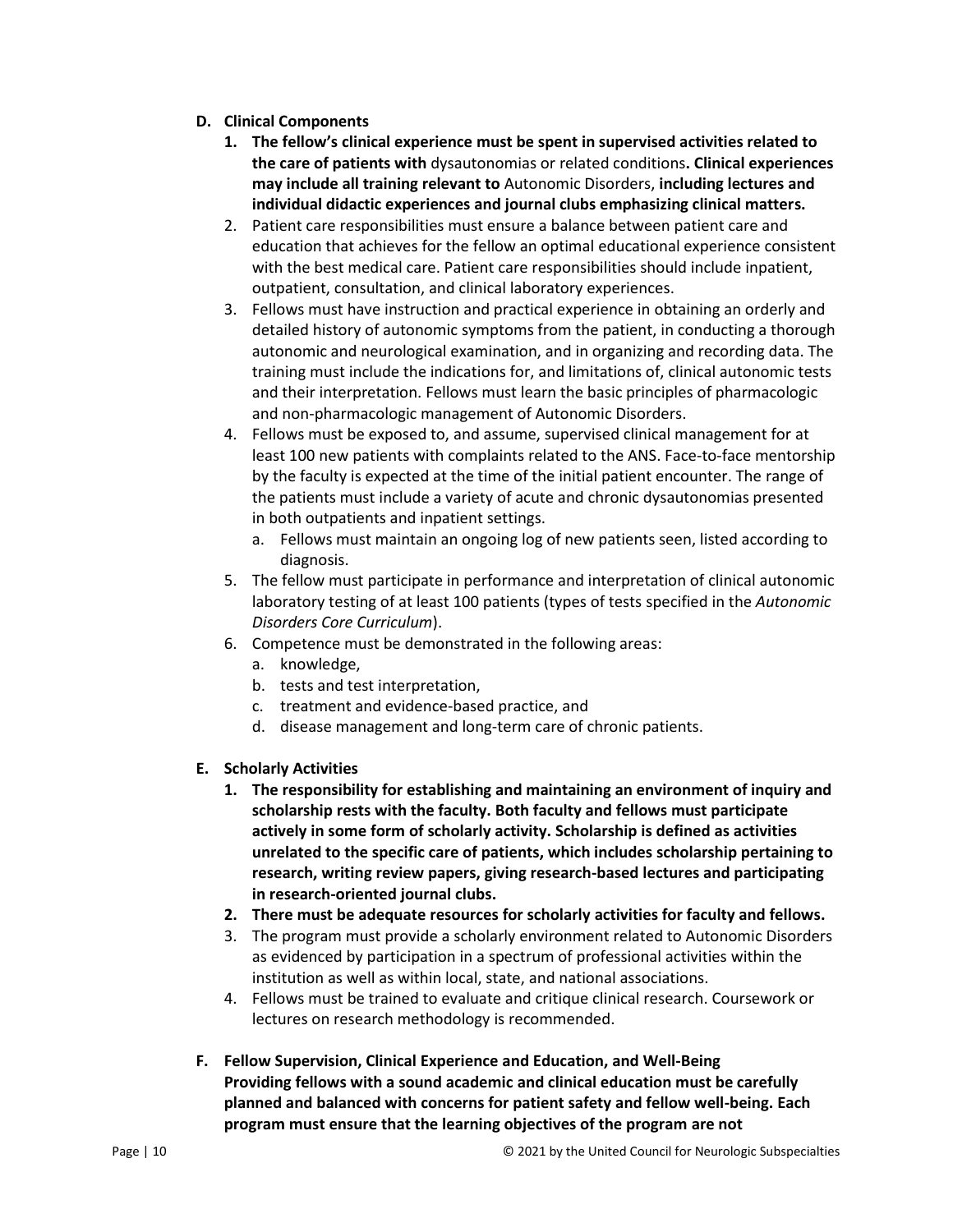**compromised by excessive reliance on fellows to fulfill service obligations. Didactic and clinical education defined by the program requirements must have priority in the allotment of a fellow's time and energy.**

- **1. Fellow Supervision**
	- **a. All patient care required by the program requirements must be supervised by qualified faculty. The program director must ensure, direct, and document adequate supervision of fellows at all times. Fellows must be provided with rapid, reliable systems for communicating with supervising faculty.**
	- **b. Faculty schedules must be structured to provide fellows with continuous supervision and consultation.**
	- **c. Faculty and fellows must be educated about and meet ACGME or CanERA requirements concerning faculty and fellow well-being and fatigue mitigation.**
- **2. Clinical Experience and Education and Well-Being**
	- **a. Clinical assignments must recognize that the faculty and fellows collectively have responsibility for the safety and welfare of patients. Fellow clinical experience and education supervision, and accountability, and clinical work hours, including time spent on-call, must comply with the current ACGME or CanERA institutional program requirements.**

#### **VII. Evaluation**

- **A. Fellow Evaluation**
	- **1. Fellow evaluation by faculty must:**
		- **a. take place at least semi-annually to identify areas of weakness and strength, which must be communicated to the fellow,**
		- **b. use the subspecialty milestones to document fellow experience and performance, and**
		- **c. include the use of assessment results to achieve progressive improvements in the fellow's competence and performance in the ACGME Core Competencies and the subspecialty's core knowledge areas. Appropriate sources of evaluation include faculty, patients, peers, self, and other professional staff.**
	- **2. The program must include a mechanism for providing regular and timely performance feedback to fellows. Issues of unacceptable performance must be addressed in a timely fashion and in accordance with the policies and procedures of the sponsoring institution.**
	- **3. Summary and final evaluation of the fellow must:**
		- **a. be prepared by the program director and should reflect the input of faculty,**
		- **b. include a formative evaluation of the fellow's demonstration of learning objectives and mastery of the ACGME Core Competencies using the subspecialty's milestones,**
		- **c. include a final, summative evaluation by the program director using the subspecialty's milestones to document the fellow's demonstration of sufficient competence and professional ability to practice the subspecialty competently and independently, and**
		- **d. include a statement specifically regarding the fellow's ability to practice the subspecialty independently upon completion of the program.**
	- 4. There must be regular written evaluation after each rotation or at least quarterly of the fellow(s) by faculty and results must be discussed with the fellow(s). Evaluation of performance must include each clinical component and must follow the standard format approved by the institution or in compliance with ACGME recommendations